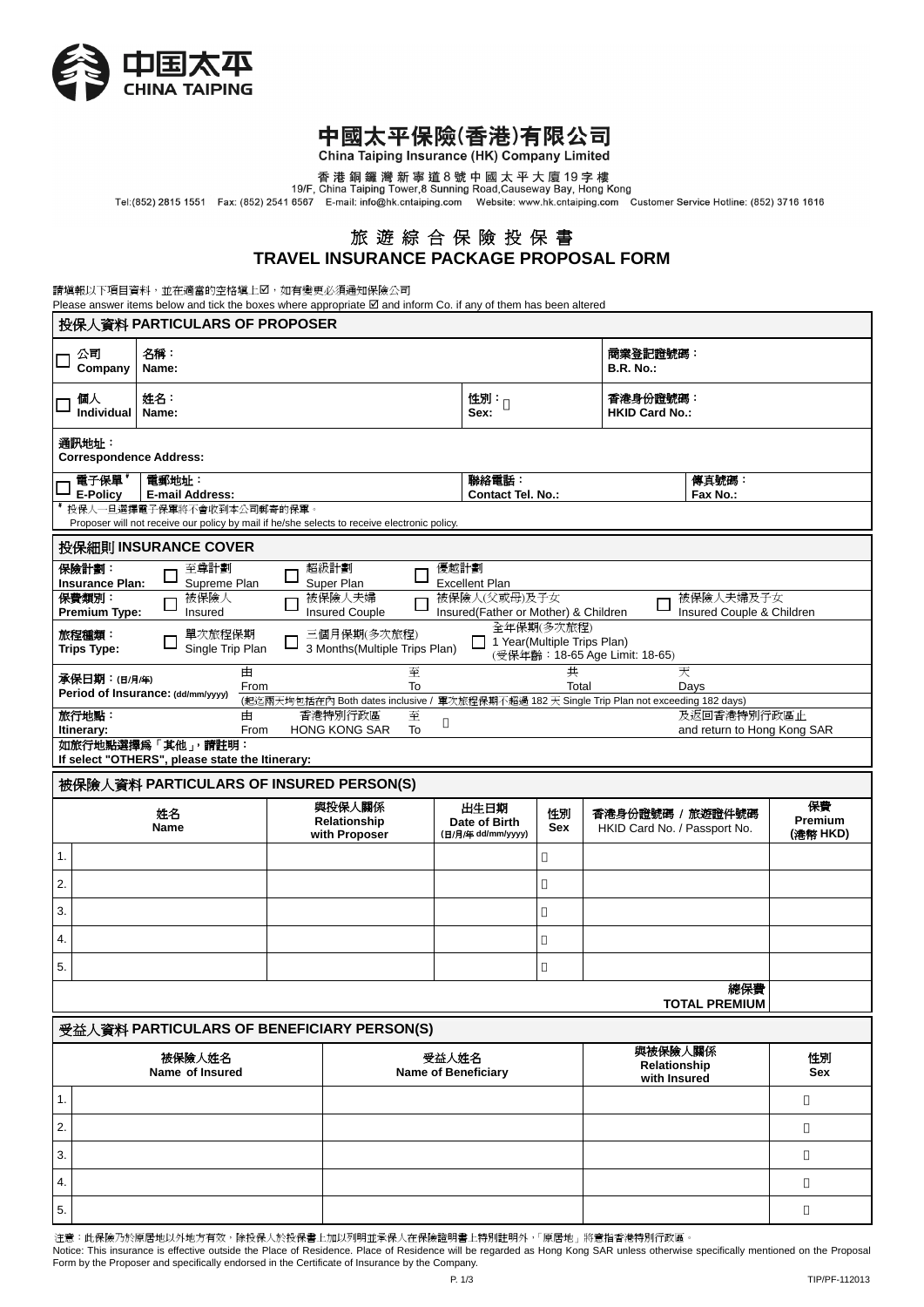

# 中國太平保險(香港)有限公司

China Taiping Insurance (HK) Company Limited

| 投保人資料 PARTICULARS OF PROPOSER                     |              |           |                              |             |                                                                                                         |  |  |  |  |
|---------------------------------------------------|--------------|-----------|------------------------------|-------------|---------------------------------------------------------------------------------------------------------|--|--|--|--|
| 公司<br>Company                                     | 名稱:<br>Name: |           | 商業登記證號碼:<br><b>B.R. No.:</b> |             |                                                                                                         |  |  |  |  |
| 個人<br>Individual                                  | 姓名:<br>Name: |           |                              | 性別:<br>Sex: | 香港身份證號碼:<br><b>HKID Card No.:</b>                                                                       |  |  |  |  |
| 承保日期:(日/月/年)<br>Period of Insurance: (dd/mm/yyyy) |              | ⊞<br>From | 至<br>To                      | 共<br>Total  | 天<br>Davs<br>(起迄兩天均包括在內 Both dates inclusive / 單次旅程保期不超過 182 天 Single Trip Plan not exceeding 182 days) |  |  |  |  |

#### 收集個人資料聲明 **PERSONAL INFORMATION COLLECTION STATEMENT**

中國太平保險(香港)有限公司 (下稱"本公司")明白其在《個人資料(私隱)條例》下就個人資料的收集、持有、處理或使用所負有的責任。本公司僅將為合法和相關的目的收集 個人資料,並將採取一切切實可行的步驟,確保本公司所持個人資料的準確性。本公司將採取一切切實可行的步驟,確保個人資料的安全性,及避免發生未經授權或者因意 外而擅自取得、刪除或另行使用個人資料的情況。

閣下提供本申請表要求的個人資料,是為了本公司提供保險業務所需,否則,本公司將無法處理 閣下的申請。本公司並可能使用閣下的個人資料作以下用途:

- (i) 處理及審批 閣下的保險申請或 閣下將來提交的保險申請;
- (ii) 執行 閣下保單的行政工作及提供與 閣下保單相關的服務 (包括但不限於更改、變更、取消或續期);
- (iii) 分析、調查、處理及支付 閣下保單有關的索償;
- (iv) 發出繳交保費通知及向 閣下收取保費及欠款;
- (v) 本公司行使任何代位權;
- (vi) 就以上用途聯絡 閣下;
- (vii) 其它與上述用途有直接關係的附帶用途;及
- (viii) 遵循適用法律,條例及業内守則及指引。
- 
- 本公司亦可因應上述用途披露 閣下的個人資料予下列各方:
- (a) 就上述用途,向本公司提供行政、通訊、電腦、付款、保安及其它服務的第三方代理、承包商及顧問(包括:醫療服務供應商、緊急救援服務供應商、電話促銷商、 郵寄及印刷服務商、資訊科技服務供應商及數據處理服務商);
- (b) 處理索賠個案的理賠師、理賠調查員及醫療顧問;
- (c) 追討欠款的收數公司或索償代理;
- (d) 保險資料服務公司及信貸資料服務公司;
- (e) 再保公司及再保經紀;
- (f) 閣下的保險經紀(若有);
- (g) 本公司的法律及專業業務顧問;
- 
- (h) 本公司的關連公司(以《公司條例》內的定義為準);
- (i) 現存或不時成立的任何保險公司協會或聯會或類同組織(「聯會」)及其會員,以達到任何上述或有關目的,或以便「聯會」執行其監管職能,或其他基於保險業或任 何「聯會」會員的利益而不時在合理要求下賦予「聯會」的職能;
- (j) 透過「聯會」移轉予任何「聯會」的會員,以達到任何上述或有關目的;
- (k) 保險索償投訴局及同類的保險業機構;
- (l) 法例要求或許可的政府機關包括運輸署。

閣下的個人資料可能因上述用途提供給以上任何機構 (在香港境內或境外),而就此而言, 閣下同意將 閣下的資料移轉至香港境外。

#### 直接促銷通訊:

- 1. 經 閣下同意,本公司可能使用 閣下的聯絡資料、個人基本資料及保單資料,通過書信、電郵、電話或短信與 閣下聯絡,提供金融及保險產品或服務的直接促銷通 訊。若 閣下不欲接收有關直接促銷通訊,請在以下的方格内填上「✔」。
- 2. 經 閣下同音,本公司亦可能提供 閣下的聯繫資料、個人基本資料、人口統計數據及保單資料給本公司的關連公司(其定義以《公司條例》內的定義爲進)、關連公司 之合作伙伴及第三方金融機構,獲取有關資料的公司可以以書信、電郵、或短訊與 閣下聯絡,提供金融及/或保險產品或服務的直接促銷通訊。若 閣下反對本公司 將 閣下個人資料提供給本公司的關連公司、關連公司之合作伙伴及第三方金融機構,或不欲接收本公司的關連公司、關連公司之合作伙伴及第三方金融機構的直接 促銷通訊,請在以下的方格内填上「✔」

閣下可隨時撤回給予本公司有關使用 閣下的個人資料及提供予第三方作直接促銷用途的同意,而本公司將在不收取任何費用的情況下停止使用該等資料作直接促銷用 途。閣下如欲撤回 閣下給予本公司的同意,請聯絡本公司的總經理辦公室經理(詳情參閱下文)。

閣下有權查閱本公司是否持有 閣下的個人資料,獲取該資料的副本,更正任何不準確的資料,以及查閱本公司有關個人資料的政策及常規。閣下還可以要求本公司告知 閣 下本公司所持個人資料的種類。如有需要,請以書面形式向本公司總經理辦公室經理提出,地址爲香港銅鑼灣新寧道8號中國太平大廈19樓。

#### 本聲明的中英文版本如有任何歧異或不一致,概以英文版為準。

China Taiping Insurance (HK) Company Limited (the "Company") understands its responsibilities in relation to the collection, retention, processing or use of personal data under the Personal Data (Privacy) Ordinance. Personal data will be collected only for lawful and relevant purposes and all practicable steps will be taken to ensure that personal data held by the Company is accurate. The Company will take all practicable steps to ensure security of the personal data and to avoid unauthorized or accidental access, erasure or other use.

You are under an obligation to provide all of the personal data requested in this form, which is collected to enable us to carry on insurance business. If you fail to provide all the personal data requested in this form, we will not be able to process your application. The Company may also use your personal data for the following purposes:

- (i) processing and evaluating your insurance application and any future insurance application you may make;
- (ii) administering your insurance policy and providing services in relation to your insurance policy (include but not limited to any alterations, variations, cancellation or renewal of such product or service);
- (iii) analyzing, investigating, processing and paying claims made under your insurance policy;
- (iv) invoicing and collecting premiums and outstanding amounts from you;
- (v) exercising any right of subrogation;
- (vi) contacting you for any of the above purposes;<br>(vii) other ancillary purposes which are directly related
- other ancillary purposes which are directly related to the above purposes; and
- (viii) complying with applicable laws, regulations or any industry codes or guidelines.